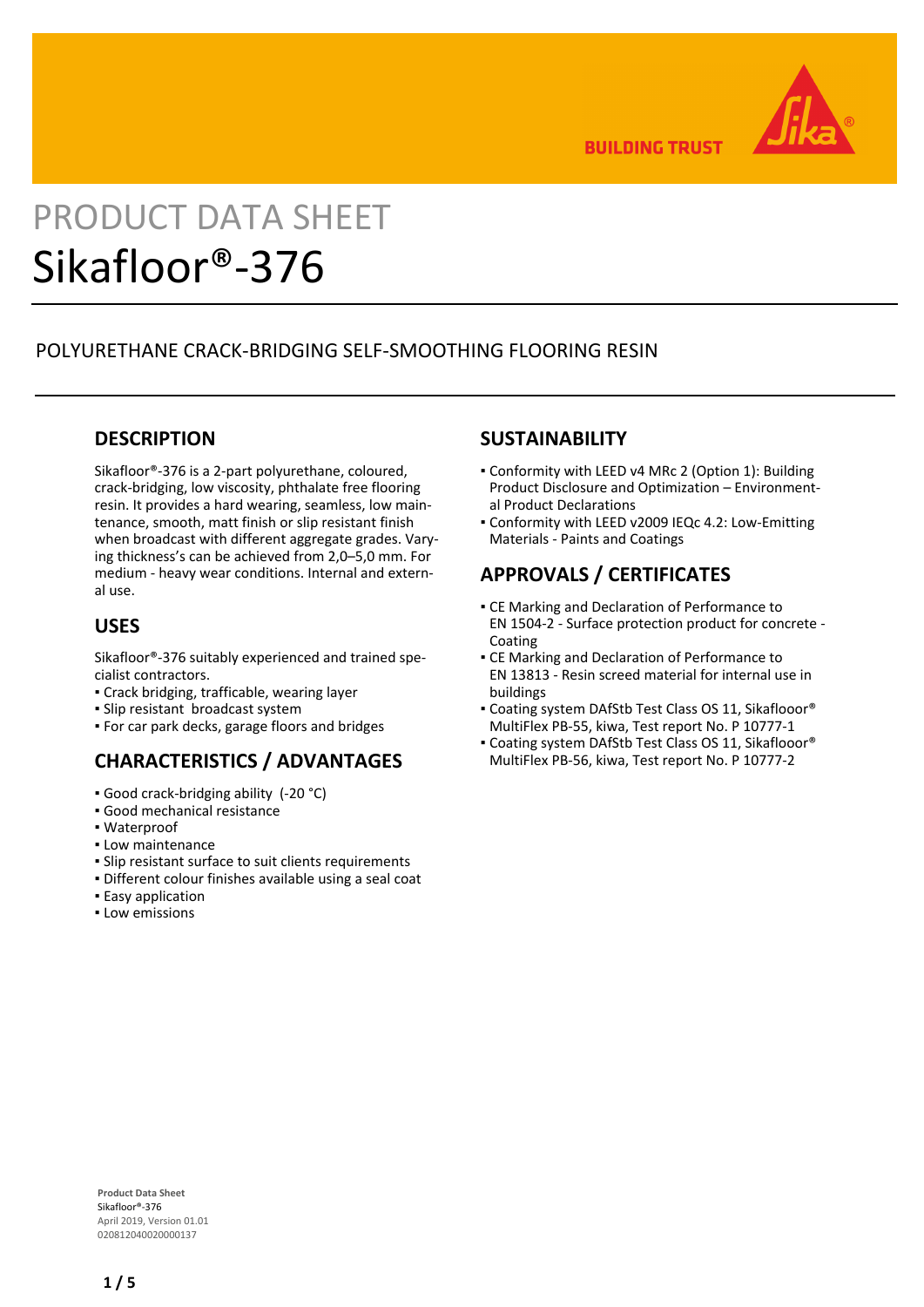# **PRODUCT INFORMATION**

| <b>Composition</b>         | Polyurethane                                          |                                                                                                                                                  |  |  |  |
|----------------------------|-------------------------------------------------------|--------------------------------------------------------------------------------------------------------------------------------------------------|--|--|--|
| <b>Packaging</b>           | Part A                                                | 9 kg container                                                                                                                                   |  |  |  |
|                            | Part B                                                | 21 kg container                                                                                                                                  |  |  |  |
|                            | Part A+B                                              | 30 kg ready to mix unit                                                                                                                          |  |  |  |
|                            | Refer to current price list for packaging variations. |                                                                                                                                                  |  |  |  |
| Appearance / Colour        | Smooth, matt finish                                   |                                                                                                                                                  |  |  |  |
|                            | Resin - Part A                                        | Light brown, liquid                                                                                                                              |  |  |  |
|                            | Hardener - Part B                                     | Transparent, liquid                                                                                                                              |  |  |  |
|                            | Standard Colour: Light brown                          |                                                                                                                                                  |  |  |  |
| <b>Shelf life</b>          |                                                       | 12 months from date of production                                                                                                                |  |  |  |
| <b>Storage conditions</b>  | and $+30$ °C.                                         | The packaging must be stored properly in original, unopened and undam-<br>aged sealed packaging, in dry conditions at temperatures between +5 °C |  |  |  |
| <b>Density</b>             | $^{\sim}$ 1,19 kg/l                                   | (mixed resin at +23°C - DIN 53 217)                                                                                                              |  |  |  |
| Solid content by weight    | $^{\sim}100%$                                         |                                                                                                                                                  |  |  |  |
| Solid content by volume    | $^{\sim}100%$                                         |                                                                                                                                                  |  |  |  |
| <b>Product Declaration</b> |                                                       | EN 1504-2: Surface protection product for concrete - Coating<br>EN 13813: Resin screed material for internal use in buildings                    |  |  |  |

### **TECHNICAL INFORMATION**

| <b>Shore A Hardness</b>       | $\geq 60$ (14 d / 23 °C / 50 % r.h.)                    | (DIN 53 505) |  |
|-------------------------------|---------------------------------------------------------|--------------|--|
| <b>Tensile Strength</b>       | $\geq$ 5,0 N/mm <sup>2</sup> (14 d / 23 °C / 50 % r.h.) | (DIN 53 504) |  |
| <b>Elongation at Break</b>    | $\sim$ 500 % (14 d 23 °C/50 % r.h.)                     | (DIN 53 504) |  |
| <b>Temperature Resistance</b> | Dry heat in the short term +80 °C                       |              |  |
| CVCTFRAC                      |                                                         |              |  |

### **SYSTEMS**

**Systems Refer to the following System Data Sheets:** ▪ Sikafloor® MultiFlex PB-55 ▪ Sikafloor® MultiFlex PB-55 UV ▪ Sikafloor® MultiFlex PB-56 ▪ Sikafloor® MultiFlex PB-56 UV

# **APPLICATION INFORMATION**

| <b>Mixing Ratio</b>            | Part A : Part B = $30:70$ (by weight)<br>~1,2 kg/m <sup>2</sup> /mm. Refer to the respective System Data Sheet.<br>This figure is theoretical and does not allow for any additional material due<br>to surface porosity, surface profile, variations in level or wastage etc.<br>+10 °C min. $/$ +30 °C max.<br>80 % max.<br>Beware of condensation.<br>The substrate and uncured applied floor material must be at least +3 °C<br>above dew point to reduce the risk of condensation or blooming on the<br>floor finish. Low temperatures and high humidity conditions increase the<br>probability of blooming. |  |  |
|--------------------------------|------------------------------------------------------------------------------------------------------------------------------------------------------------------------------------------------------------------------------------------------------------------------------------------------------------------------------------------------------------------------------------------------------------------------------------------------------------------------------------------------------------------------------------------------------------------------------------------------------------------|--|--|
| Consumption                    |                                                                                                                                                                                                                                                                                                                                                                                                                                                                                                                                                                                                                  |  |  |
| <b>Ambient Air Temperature</b> |                                                                                                                                                                                                                                                                                                                                                                                                                                                                                                                                                                                                                  |  |  |
| <b>Relative Air Humidity</b>   |                                                                                                                                                                                                                                                                                                                                                                                                                                                                                                                                                                                                                  |  |  |
| <b>Dew Point</b>               |                                                                                                                                                                                                                                                                                                                                                                                                                                                                                                                                                                                                                  |  |  |
| <b>Substrate Temperature</b>   | +10 °C min. $/$ +30 °C max.                                                                                                                                                                                                                                                                                                                                                                                                                                                                                                                                                                                      |  |  |

**Product Data Sheet** Sikafloor®-376 April 2019, Version 01.01 020812040020000137



**BUILDING TRUST**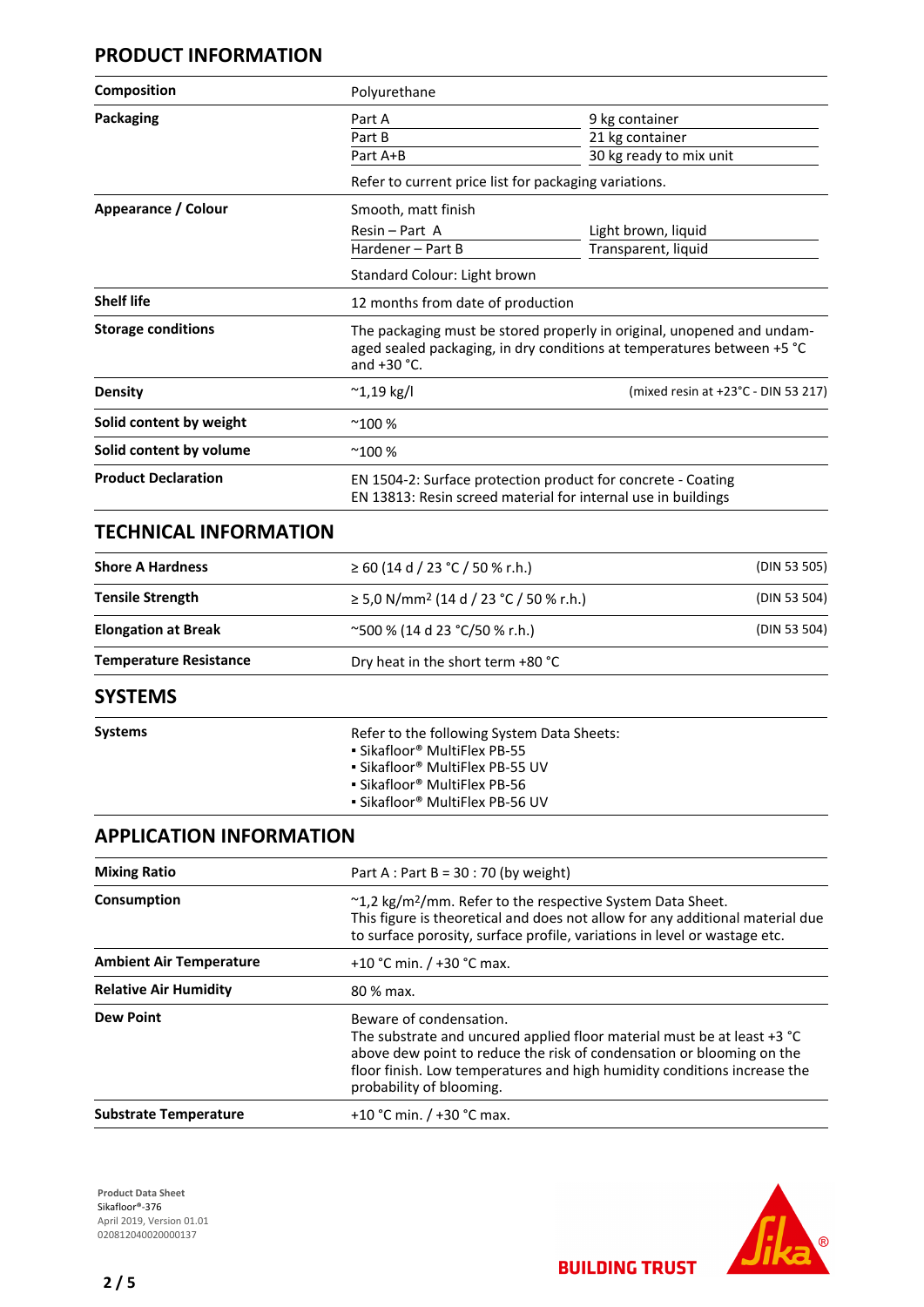Test method: Sika®-Tramex meter, CM-measurement or Oven-dry-method. No rising moisture according to ASTM (Polyethylene-sheet).

| <b>Pot Life</b>                      |                                                                                                                                |                     |                   |                                                            |                   |  |
|--------------------------------------|--------------------------------------------------------------------------------------------------------------------------------|---------------------|-------------------|------------------------------------------------------------|-------------------|--|
|                                      | <b>Temperature</b>                                                                                                             |                     |                   | <b>Time</b>                                                |                   |  |
|                                      | $+10$ °C                                                                                                                       |                     |                   | ~60 minutes<br>$~\sim$ 30 minutes<br>$~^{\sim}$ 15 minutes |                   |  |
|                                      | $+20 °C$                                                                                                                       |                     |                   |                                                            |                   |  |
|                                      | +30 °C                                                                                                                         |                     |                   |                                                            |                   |  |
| <b>Curing Time</b>                   | Before applying Sikafloor®-376 on Sikafloor®-160/161 allow:                                                                    |                     |                   |                                                            |                   |  |
|                                      | Substrate temperature                                                                                                          |                     | Minimum           |                                                            | <b>Maximum</b>    |  |
|                                      | $+10$ °C                                                                                                                       |                     | 1 day             |                                                            | 3 days            |  |
|                                      | $+20 °C$                                                                                                                       |                     | 12 hours          |                                                            | 2 days            |  |
|                                      | +30 °C                                                                                                                         |                     | 6 hours           |                                                            | 1 day             |  |
|                                      | Before applying Sikafloor®-377 on Sikafloor®-376 allow:                                                                        |                     |                   |                                                            |                   |  |
|                                      | Substrate temperature                                                                                                          |                     | Minimum           |                                                            | <b>Maximum</b>    |  |
|                                      | $+10$ °C                                                                                                                       |                     | 1 day             |                                                            | 2 days            |  |
|                                      | $+20 °C$                                                                                                                       |                     | 15 hours          |                                                            | 1 day             |  |
|                                      | +30 °C                                                                                                                         | 8 hours             |                   | 16 hours                                                   |                   |  |
|                                      | Before applying top coat on broadcast Sikafloor®-376 allow:                                                                    |                     |                   |                                                            |                   |  |
|                                      | Substrate temperature                                                                                                          |                     | Minimum           |                                                            | <b>Maximum</b>    |  |
|                                      | $+10$ °C                                                                                                                       |                     | 1 day             |                                                            | _∗                |  |
|                                      | $+20 °C$                                                                                                                       |                     | 15 hours          |                                                            | $_{\mathbf{-}}$ * |  |
|                                      | +30 °C<br>8 hours                                                                                                              |                     | $_{\mathbf{-}}$ * |                                                            |                   |  |
|                                      | * No maximum waiting time with broadcast surfaces.                                                                             |                     |                   |                                                            |                   |  |
|                                      | Times are approximate and will be affected by changing ambient condi-<br>tions particularly temperature and relative humidity. |                     |                   |                                                            |                   |  |
| <b>Applied Product Ready for Use</b> | Times are approximate and will be affected by changing ambient condi-<br>tions particularly temperature and relative humidity. |                     |                   |                                                            |                   |  |
|                                      | <b>Temperature</b>                                                                                                             | <b>Foot traffic</b> |                   | Light traffic                                              | <b>Full cure</b>  |  |
|                                      | $+10$ °C                                                                                                                       | 1 day               |                   | 5 days                                                     | 10 days           |  |
|                                      | $+20 °C$                                                                                                                       | 15 hours            |                   | 3 days                                                     | 7 days            |  |
|                                      | +30 °C                                                                                                                         | 8 hours             |                   | 2 days                                                     | 5 days            |  |

### **APPLICATION INSTRUCTIONS**

#### **EQUIPMENT**

Select the most appropriate equipment required for the project:

#### **Substrate preparation**

- **Abrasive blasting cleaning system**
- Planing machine
- Scarifying machine
- **.** High pressure water blasting system
- Other suitable equipment

#### **Mixing**

- Electric single paddle mixer (300–400 rpm)
- Forced action / rotating pan / double paddle or trough type mixer (300–400 rpm)
- Scraper
- Clean mixing containers

#### **Application**

- Mixed material carrier
- Pin leveller
- Trowels
- Spiked roller
- Squeegee

**Product Data Sheet** Sikafloor®-376 April 2019, Version 01.01 020812040020000137

▪ Fleece rollers

#### **SUBSTRATE QUALITY / PRE-TREATMENT**

#### **Concrete and cementitious screeds**

Cementitious substrates (concrete / screed) must be structurally sound and of sufficient compressive strength (minimum 25 N/mm2) with a minimum tensile strength of 1,5 N/mm2.

Substrates must be clean, dry and free of all contaminants such as dirt, oil, grease, coatings, laitance, surface treatments and loose friable material.

Cementitious substrates must be prepared mechanically using suitable abrasive blast cleaning or planing / scarifying equipment to remove cement laitance and achieve an open textured gripping surface profile suitable for the product thickness.

High spots can be removed by grinding.

Weak cementitious substrates must be removed and surface defects such as blow holes and voids must be fully exposed.

Repairs to the substrate, filling of cracks,

blowholes/voids and surface levelling must be carried out using appropriate products from the Sikafloor®,

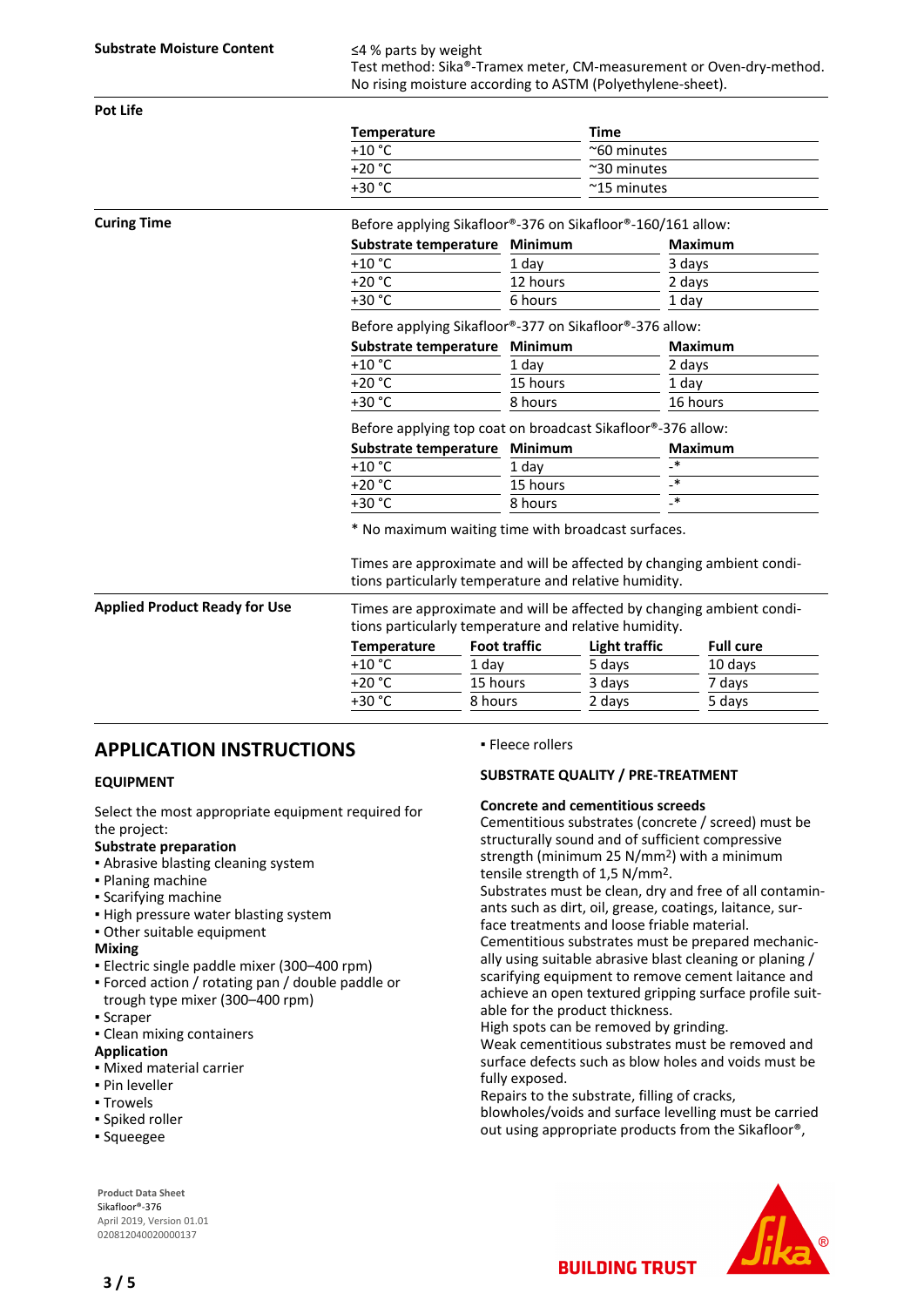Sikadur® and Sikagard® range of materials. Products must be cured before applying Sikafloor®-376. All dust, loose and friable material must be completely removed from all surfaces before application of the product and associated system products, preferably by vacuum extraction equipment.

#### **MIXING**

Prior to mixing all parts, mix separately Part A (resin) using an electric single paddle mixer or other suitable equipment, mix liquid and all the coloured pigment until a uniform colour / mix has been achieved. Add Part B (hardener) to Part A and mix Part A + B continuously for 3,0 minutes until a uniformly coloured mix has been achieved. To ensure thorough mixing pour materials into another container and mix again to achieve a smooth consistent mix. Excessive mixing must be avoided to minimise air entrainment. During the final mixing stage, scrape down the sides and bottom of the mixing container with a flat or straight edge trowel at least once to ensure complete mixing. Mix full units only. Mixing time for  $A + B +$  quartz sand = 3,0 minutes.

#### **APPLICATION**

Reference must be made to further documentation where applicable, such as relevant method statement, application manual and installation or working instructions.

Prior to application, confirm substrate moisture content, relative air humidity, dew point, substrate, air and product temperatures. If moisture content > 4% parts by weight, Sikafloor® EpoCem® may be applied as a Temporary Moisture Barrier (T.M.B.) system. **Primer**

Pour mixed Sikafloor® primer onto the prepared substrate and apply by brush, roller or squeegee then back roller in two directions at right angles to each other. Ensure a continuous, pore free coat covers the substrate. If necessary, apply two priming coats. Confirm waiting /overcoating time has been achieved before applying subsequent products. Refer to individual primer Product Data Sheet.

#### **Self - smoothing wearing layer**

Pour mixed Sikafloor®-376 onto prepared substrate and spread evenly using a suitable trowel or pin leveller to the required thickness.

Spike roller immediately in two directions at right angles to each other to remove trowel marks, aid air release, ensure an even thickness and obtain the required surface finish.

#### **Slip resistant broadcast layer**

Pour mixed Sikafloor®-376 onto prepared substrate and spread evenly using a suitable trowel or pin leveller to the required thickness.

Spike roller immediately in two directions at right angles to each other to aid air release and ensure an even thickness. After the appropriate waiting time, broadcast with quartz sand, at first lightly and then to excess to produce an even distribution surface profile. Allow Sikafloor®-376 to initially cure and remove all loose sand by vacuum extraction equipment.

#### **Seal / top coat**

After waiting the appropriate overcoating time, pour

**Product Data Sheet** Sikafloor®-376 April 2019, Version 01.01 020812040020000137

the mixed material onto the slip resistant broadcast layer and spread evenly using a squeegee at the required consumption rate to completely encapsulate the sand. Then using a short-piled roller, back roller in two directions at right angles to each other. A seamless finish can be achieved if a 'wet' edge is maintained during application.

#### **CLEANING OF EQUIPMENT**

Clean all tools and application equipment with Thinner C immediately after use. Hardened material can only be removed mechanically.

### **FURTHER INFORMATION**

- **Sika Method Statement: Evaluation and Preparation** of Surfaces for Flooring Systems
- Sika Method Statement: Mixing & Application of Flooring Systems

### **IMPORTANT CONSIDERATIONS**

- A top / seal coat must be used on top of Sikafloor®- 376.
- After application, Sikafloor®-376 must be protected from damp, condensation and direct water contact (rain) for at least 24 hours.
- Construction joints and existing static surface cracks in substrate require pre-treating with a stripe coat by prefilling and levelling to seal against loss of material through the joint or cracks before full layer application. Use Sikadur® or Sikafloor® resins.
- **The incorrect assessment and treatment of cracks** may lead to a reduced service life and reflective surface cracking.
- **.** If heating is required, do not use gas, oil, paraffin or other fossil fuel heaters, these produce large quantities of both CO2 and H2O water vapour, which may adversely affect the finish. For heating use only electric powered warm air blower systems.
- Seal / Top coat consumption will vary depending on sand granulometry.
- Discard any material over the pot life recommenda-▪ tions.
- Do not apply on substrates with rising moisture.
- **Do not apply to porous surfaces where significant** moisture vapour transmission (out-gassing) will occur during application.
- Uneven application of the coating, resulting in vari-▪ able coating layer thicknesses, may cause 'gloss' differences in the surface finish.

# **BASIS OF PRODUCT DATA**

All technical data stated in this Product Data Sheet are based on laboratory tests. Actual measured data may vary due to circumstances beyond our control.